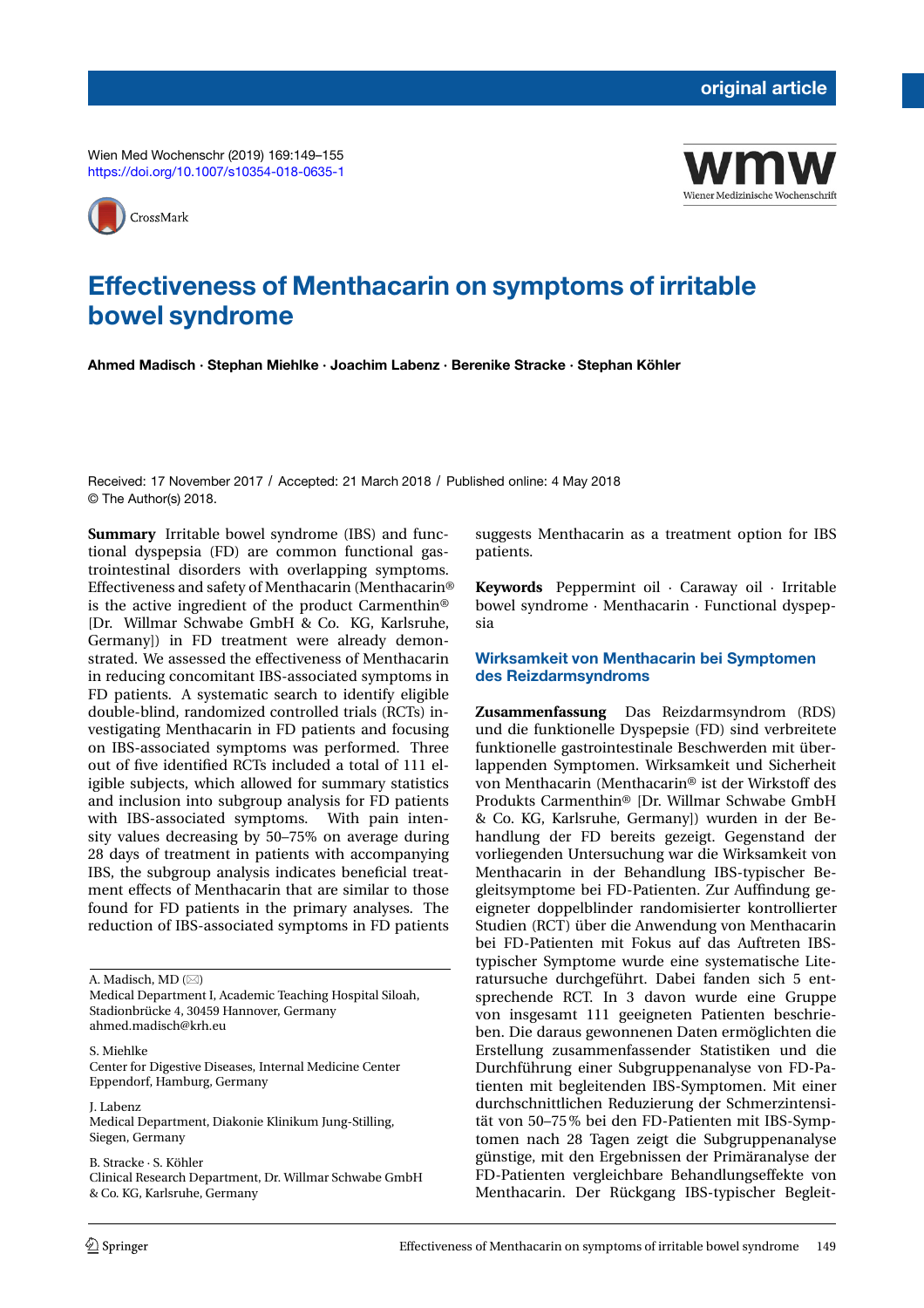symptome bei FD-Patienten deutet auf Menthacarin als mögliche Therapieoption für IBS-Patienten hin.

**Schlüsselwörter** Pfefferminzöl · Kümmelöl · Reizdarmsyndrom · Menthacarin · Funktionelle Dyspepsie

## **Introduction**

In Western industrialized countries, the disease prevalence reported for irritable bowel syndrome (IBS) is around 15% in the adult population (e.g.,  $[1, 2]$  $[1, 2]$  $[1, 2]$ ) and more common in women [\[3\]](#page-5-2). Half of all new patients in general practice suffer from functional disorders, and most IBS patients who seek medical care are managed by general practitioners (GPs; [\[4\]](#page-5-3)).

IBS is characterized by recurrent abdominal pain or flatulence usually accompanied by altered bowel habits, and is commonly associated with features of disordered defecation [\[5,](#page-5-4) [6\]](#page-5-5). In patients seeking treatment for IBS, repeated consultations with extensive diagnostic work-up, expenses for medication, and time lost from work place represent a significant burden for the health system [\[7\]](#page-5-6).

Although the pathophysiology of IBS is not yet completely understood, recent research suggests that local immune activation and altered barrier function, such as increased intestinal mucosa permeability, and reflex motor responses may contribute to the development of the disease [\[8\]](#page-5-7). Moreover, the de novo development of IBS following an episode of bacterial gastroenteritis indicates a potential involvement of a bacterial pathogen in the etiology of the condition [\[9\]](#page-6-0).

The symptoms of IBS and functional dyspepsia (FD) were found to be frequently overlapping (e. g., [\[10\]](#page-6-4)). Talley [\[11\]](#page-6-5) estimated that at least one third of patients with FD also suffer from IBS. Considering the beneficial effects of peppermint oil in IBS, the established efficacy of a proprietary combination of pep-permint oil and caraway oil (Menthacarin<sup>1</sup>) in FD [\[12\]](#page-6-6), and the overlap of symptoms of the two syndromes, the administration of Menthacarin to patients with IBS could be a therapeutic option. However, no clinical trials have been conducted to date to investigate the efficacy of the herbal combination Menthacarin in IBS specifically. To evaluate the effect of Menthacarin on IBS symptoms, all randomized, double-blind trials conducted with Menthacarin in patients with FD were identified and data were re-analyzed for the subgroup of those patients additionally suffering from IBS.

## **Materials and methods**

A systematic literature search was conducted using MEDLINE and Google Scholar (search terms: "peppermint oil" and "caraway oil" and "dyspepsia") in order to identify all double-blind clinical trials with the proprietary combination of peppermint oil and caraway oil (hereinafter referred to as Menthacarin) in patients with FD published until January 2018. Additionally, the reference lists of these articles were searched for further relevant studies. Five doubleblind randomized controlled trials (RCTs) with a randomized treatment duration of 28 days were identified [\[13](#page-6-2)[–17\]](#page-6-1). All study protocols were approved by the appropriate ethics committees. All patients gave their

<span id="page-1-1"></span>**Table 1** Characteristics of trials included in the analysis

|                                                                                                                          | <b>Trial A</b>                                                                                                                                                                                                                                                     | <b>Trial B</b>                                                                                                                                                                                                                                         | Trial C                                                                                                                                                                     |  |  |
|--------------------------------------------------------------------------------------------------------------------------|--------------------------------------------------------------------------------------------------------------------------------------------------------------------------------------------------------------------------------------------------------------------|--------------------------------------------------------------------------------------------------------------------------------------------------------------------------------------------------------------------------------------------------------|-----------------------------------------------------------------------------------------------------------------------------------------------------------------------------|--|--|
| <b>Publication</b>                                                                                                       | May et al. [17]                                                                                                                                                                                                                                                    | Freise and Köhler [13]                                                                                                                                                                                                                                 | Madisch et al. [15]                                                                                                                                                         |  |  |
| Treatment                                                                                                                | $3 \times 1$ enteric-coated capsule/day Men-<br>thacarin (total daily dose of 270 mg<br>peppermint oil and 150 mg caraway oil)<br>or placebo for 4 weeks                                                                                                           | $3 \times 1$ enteric-coated capsule/day Men-<br>thacarin (total daily dose of 270 mg pepper-<br>mint oil and 150 mg caraway oil) or enteric-<br>soluble comparator for 4 weeks (total daily<br>dose of 108 mg peppermint oil and 60 mg<br>caraway oil) | $2 \times 1$ enteric-coated capsule/day Men-<br>thacarin (total daily dose of 180 mg<br>peppermint oil and 100 mg caraway oil)<br>or $3 \times 10$ mg cisapride for 4 weeks |  |  |
| Patients with IBS/total<br>(ITT)                                                                                         | Menthacarin: 12/22 (55%)                                                                                                                                                                                                                                           | Menthacarin: 40/108 (37%)                                                                                                                                                                                                                              | Menthacarin: 5/60 (8%)                                                                                                                                                      |  |  |
|                                                                                                                          | Placebo: 10 <sup>a</sup> /23 (44%)                                                                                                                                                                                                                                 | Comparator: 42/105 (40%)                                                                                                                                                                                                                               | Comparator: 3/58 (5%)                                                                                                                                                       |  |  |
| <b>Primary selection</b><br>criteria                                                                                     | Adult outpatients suffering from FD, with or without concomitant IBS symptoms; presence of at least two dyspeptic and/or bowel<br>associated symptoms for at least 14 days; absence of an organic cause of symptoms; informed consent prior to study participation |                                                                                                                                                                                                                                                        |                                                                                                                                                                             |  |  |
| Primary outcome<br>measure                                                                                               | Change in intensity of pain                                                                                                                                                                                                                                        | Change in intensity of pain                                                                                                                                                                                                                            | Change in intensity of pain                                                                                                                                                 |  |  |
|                                                                                                                          | CGI Item 2                                                                                                                                                                                                                                                         |                                                                                                                                                                                                                                                        |                                                                                                                                                                             |  |  |
| Secondary outcome<br>measures with<br>relevance to IBS                                                                   | Flatulence; feelings of pressure/<br>heaviness/fullness: diarrhea                                                                                                                                                                                                  | Flatulence; feelings of pressure/heaviness/<br>fullness; diarrhea                                                                                                                                                                                      | Flatulence; feelings of pressure/<br>heaviness/fullness: diarrhea                                                                                                           |  |  |
|                                                                                                                          | CGI items $1 + 3$                                                                                                                                                                                                                                                  | CGI items 1-3                                                                                                                                                                                                                                          | CGI items 1-3                                                                                                                                                               |  |  |
| Menthacarin® is the active ingredient of the product Carmenthin® (Dr. Willmar Schwabe GmbH & Co. KG, Karlsruhe, Germany) |                                                                                                                                                                                                                                                                    |                                                                                                                                                                                                                                                        |                                                                                                                                                                             |  |  |

*IBS* irritable bowel syndrome, *FD* functional dyspepsia, *ITT* intention-to-treat, *CGI* clinical global impressions scale <sup>a</sup> <sup>a</sup>One patient out of 10 was not evaluable because of missing data under therapy

<span id="page-1-0"></span><sup>&</sup>lt;sup>1</sup> Menthacarin® is a proprietary combination of essential oils of a specified quality from Mentha x piperita L. (90mg Peppermint oil WS® 1340) and Carum carvi (50mg Caraway oil WS® 1520).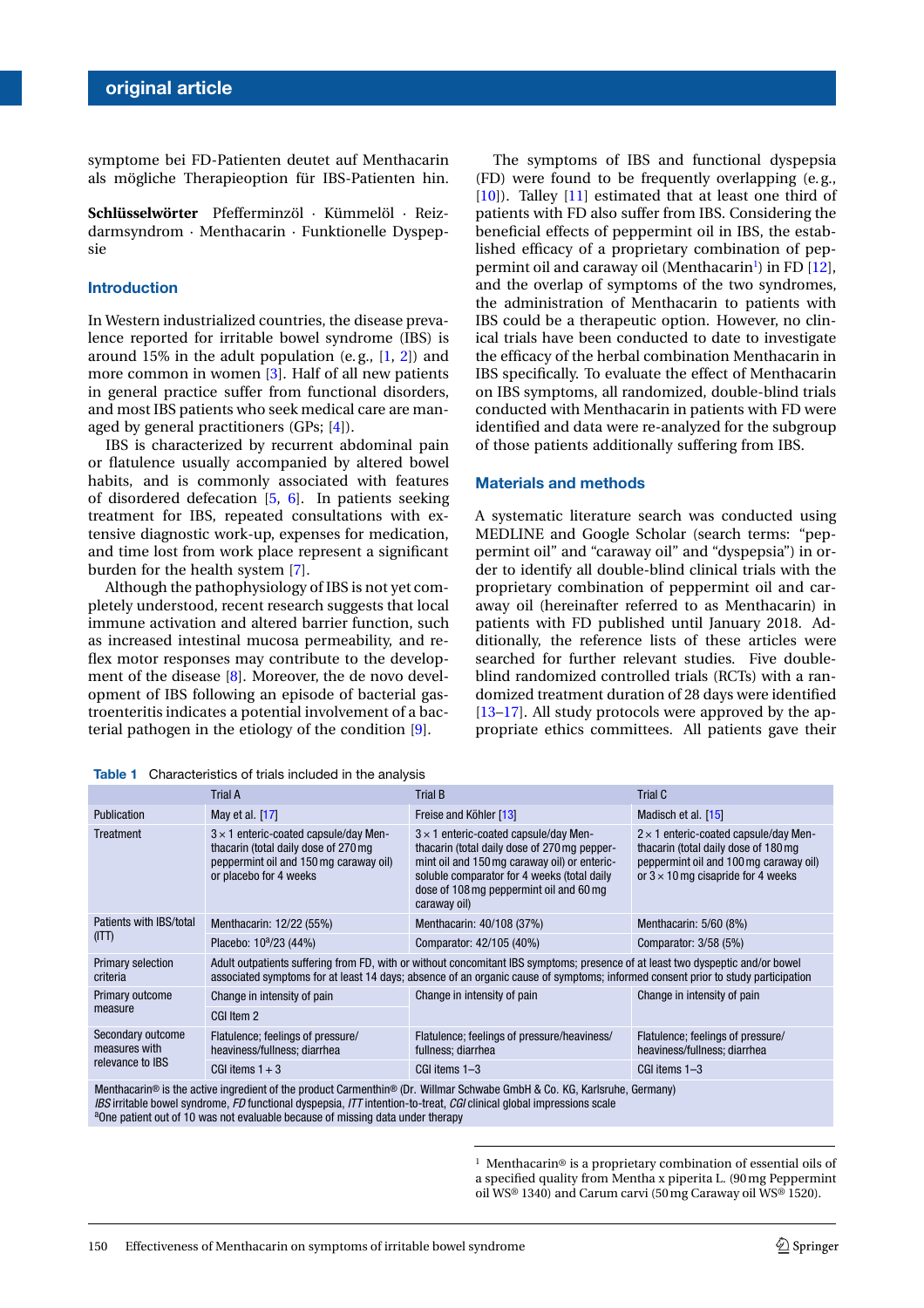written informed consent prior to their inclusion in the respective study.

To allow a meaningful computation of summary statistics, trials were included in the analysis if at least five patients in the Menthacarin arm of the study had concomitant IBS. This was fulfilled by three trials ([\[13,](#page-6-2) [15,](#page-6-3) [17\]](#page-6-1); basic characteristics are shown in Table [1\)](#page-1-1).

In all three trials, Menthacarin was given as enteric-coated capsules. The primary outcome measure for treatment efficacy was the change in the intensity of epigastric pain between the start of the doubleblind phase and treatment end. In Trial A, the intensity of epigastric pain was rated by the patient on a six-point scale ranging from 0 ("no pain") to 5 ("extremely severe pain"). All other trials used a 10-cm visual analogue scale  $(0 = absent$  and  $10 = maximum$ intensity). Secondary outcome measures of treatment efficacy included self-ratings of other cardinal symptoms of FD and IBS (pain frequency; feelings of pressure, heaviness, tension, or fullness; intolerance to food; nausea; flatulence; irregular stools), and the Clinical Global Impressions scale (CGI; [\[18\]](#page-6-7)) as an investigator's rating (for secondary outcome measures with particular relevance to IBS, see Table [1\)](#page-1-1). Other secondary efficacy measures and safety assessments performed during the trials, as well as further details regarding the trial procedures, are described elsewhere [\[13,](#page-6-2) [15,](#page-6-3) [17\]](#page-6-1). Whereas Trial A was conducted to demonstrate superiority in efficacy of Menthacarin over placebo, Trial B aimed at demonstrating noninferiority of Menthacarin given as enteric-coated capsules in comparison to an immediate-release (enteric-soluble) formulation containing the same essential oils, and Trial C demonstrated non-inferiority of Menthacarin in comparison to the propulsive agent cisapride.

# *Subgroup analyses*

The subgroups defined for our investigation included all patients who were eligible for the analysis of treatment effectiveness according to the original intentionto-treat (ITT) analysis sets of the five primary studies and who suffered from IBS in addition to FD. The diagnosis of IBS was based on the investigators' clinical assessment. The data of the patients with concomitant IBS were re-analyzed and compared with the results of all patients with FD.

## *Statistical analyses*

The review includes descriptive statistics (i. e., mean and standard deviation) for the change in intensity of epigastric pain between the beginning and end of randomized treatment, separately performed for patients with FD and for the patients with concomitant IBS. In addition, we include a detailed presentation of the change in the CGI severity of illness rating (item 1) and of other outcome measures that describe symptoms associated with IBS (e. g., feelings of pressure, heaviness, or fullness; flatulence, diarrhea) and that were assessed in all trials. For the changes in the intensity of pain rating and in CGI item 1, the ratio of the mean treatment changes between the Menthacarin group and the respective comparator group were calculated and the associated Fieller 95% confidence intervals (CIs) with corresponding *p*-values [\[19\]](#page-6-8) were determined for both FD patients with and without concomitant IBS symptoms. Due to the descriptive nature of the analyses, the *p*-values were regarded as significant for *p*< 0.05 and were not adjusted for multiple testing. For the change in intensity of pain and the CGI item 1, the last observation carried forward method was applied to impute missing data of patients withdrawn prematurely. The analyses were done with SAS version 9.2.

## **Results**

## *Summary of primary analyses*

In the primary analyses of all patients (with or without concomitant IBS symptoms), Menthacarin was significantly superior to placebo in reducing the pain associated with FD in Trial A (*p*< 0.05) after 4 weeks of randomized treatment (two-sided tests). In Trials B and C, Menthacarin given as an enteric-coated formulation was determined not to be inferior to an entericsoluble formulation containing the same essential oils ( $p$ <0.01; non-inferiority margin  $\Delta = 10\%$ ) and not to be inferior to cisapride ( $p < 0.05$ ;  $\Delta = 1$  cm on the 10 cm VAS; two-sided tests). Further details are reported in the primary publications [\[13,](#page-6-2) [15,](#page-6-3) [17\]](#page-6-1).

## *Subgroup analysis*

In Trials A, B; and C, 111/376 (30%) patients evaluable for efficacy suffered from concomitant IBS symptoms, and the within-group percentage of patients with concomitant IBS symptoms varied between 5% (Trial C, cisapride) and 55% (Trial A, Menthacarin; Table [1\)](#page-1-1).

# *Intensity of epigastric pain*

Table [2](#page-3-0) presents a comparison between the average change in epigastric pain ratings in patients randomized to Menthacarin and to the comparator group. The analyses were performed separately for patients with concomitant IBS symptoms and for all patients assessed for efficacy. In Trials A and B, patients with or without concomitant IBS symptoms showed comparable decreases in intensity of pain in the Menthacarin group. For the IBS subset in Trial A, this corresponded to a reduction in intensity of pain which was nearly twice as large in the Menthacarin group as in the placebo group (ratio of means, Menthacarin/ placebo: 1.98, 95% CI: 0.92–12.00). This effect showed a trend for an advantage of Menthacarin over placebo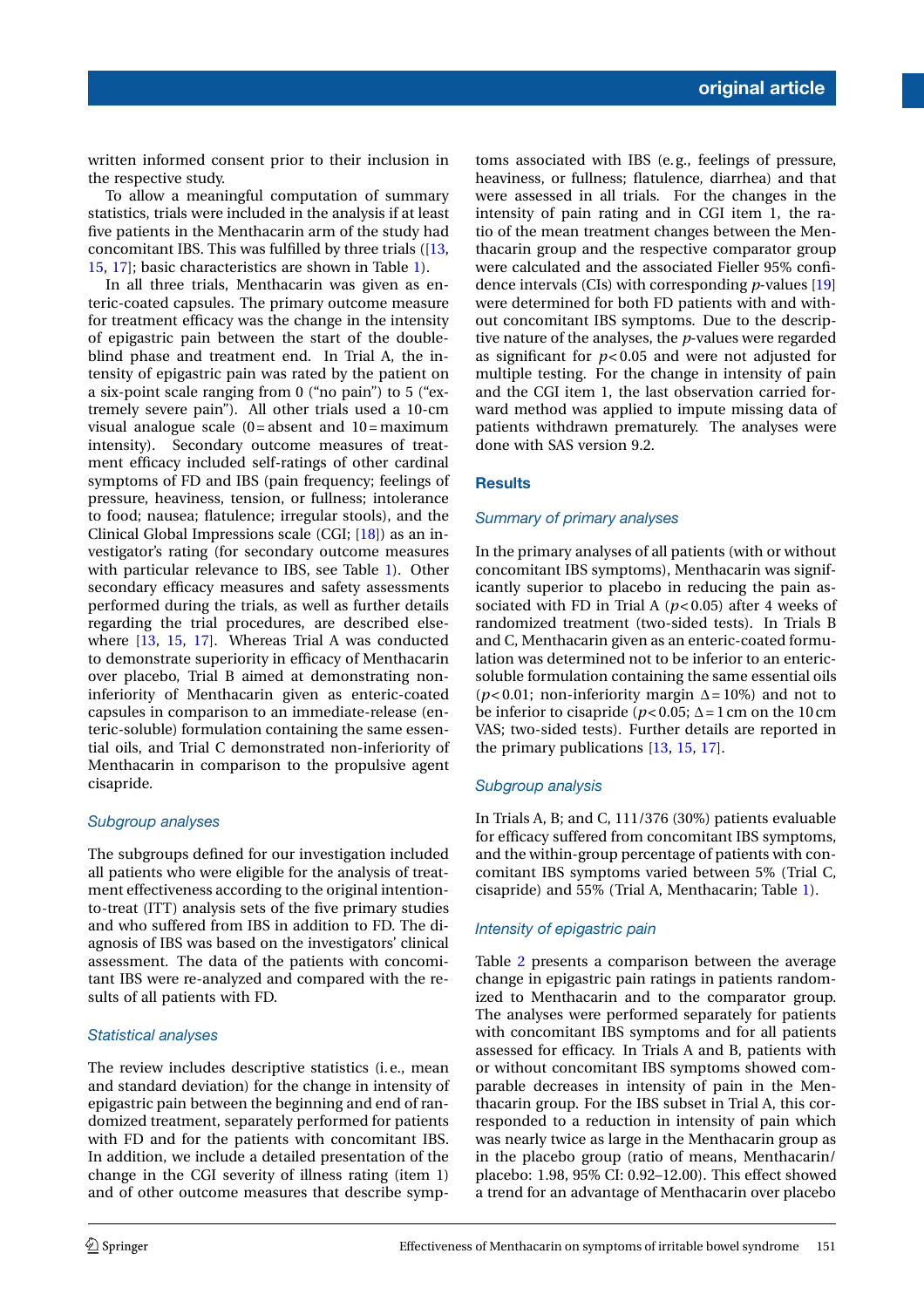|                      |                                | <b>Total dataset</b>          | <b>Patients with IBS</b>     |
|----------------------|--------------------------------|-------------------------------|------------------------------|
| Trial A <sup>a</sup> | Menthacarin                    | $-2.47 \pm 1.31$<br>$(n=19)$  | $-2.42 + 1.24$<br>$(n=12)$   |
|                      | Placebo                        | $-1.35 \pm 1.66$<br>$(n=20)$  | $-1.22 + 1.72$<br>$(n=9)$    |
|                      | Ratio of means                 | 1.83 [1.08, 3.83]             | 1.98 [0.92, 12.00]           |
| Trial B <sup>b</sup> | Menthacarin                    | $-3.59 \pm 2.11$<br>$(n=108)$ | $-3.51 \pm 2.01$<br>$(n=40)$ |
|                      | Enteric-soluble<br>formulation | $-3.30 \pm 2.04$<br>$(n=105)$ | $-3.52 \pm 1.80$<br>$(n=42)$ |
|                      | Ratio of means                 | 1.09 [0.93, 1.29]             | 1.00 [0.78, 1.27]            |
| Trial C <sup>b</sup> | Menthacarin                    | $-4.57 \pm 2.80$<br>$(n=60)$  | $-3.62 \pm 3.40$<br>$(n=5)$  |
|                      | Cisapride                      | $-4.59 \pm 2.48$<br>$(n=58)$  | $-3.97 \pm 2.75$<br>$(n=3)$  |
|                      | Ratio of means                 | 1.00 [0.80, 1.23]             | $0.91$ $[-\infty, +\infty]$  |

<span id="page-3-0"></span>**Table 2** Intensity of pain – change during double-blind treatment (mean  $\pm$  SD, or ratio of means and 95% CI)

Menthacarin® is the active ingredient of the product Carmenthin® (Dr. Willmar Schwabe GmbH & Co. KG, Karlsruhe, Germany)

*SD* standard deviation, *CI* confidence interval, *IBS* irritable bowel syndrome a<sub>Scale: 0</sub>... 5

<sup>b</sup>Scale: 0 ... 10



<span id="page-3-1"></span>b \* Comparator: Trial A: placebo; Trial B: enteric-soluble formulation; Trial C: cisapride

**Fig. 1** Improvement of IBS-associated symptoms during double-blind treatment in patients with concomitant IBS symptoms (chart A) and in the total dataset (chart B). *SD* standard deviation, *IBS* irritable bowel syndrome. Menthacarin® is the active ingredient of the product Carmenthin® (Dr. Willmar Schwabe GmbH & Co. KG, Karlsruhe, Germany)

 $(p= 0.079)$ , but was not significant due to the limited number of patients in the study. In Trial C, the average reduction in intensity of pain in patients with concomitant IBS symptoms was somewhat less pronounced than in the complete dataset, but again this applied to both treatment groups, and the small number of patients with IBS in this trial (5 and 3 for Menthacarin and cisapride, respectively) has to be taken into consideration.

The ratio of the mean treatment changes can be taken as an indicator for the effect of Menthacarin relative to the comparator. As seen with the absolute changes versus baseline, only negligible differences were observed between the ratios in the total dataset and in the IBS subset (Table [2\)](#page-3-0). The data thus indicate that the presence of concomitant IBS symptoms did not relevantly modify the relative effect of Menthacarin in reducing intensity of pain.

While the reduction of the baseline intensity of pain was 38% for placebo after 4 weeks in Trial A, the reduction for Menthacarin was considerably higher (Trial A: 75%, Trial B: 58%, Trial C: 50%). In Trials A and B, about 90% of the patients in the total dataset as well as in the IBS subset, who received Menthacarin or the enteric-soluble comparator, had lower intensity of pain ratings at treatment end than at baseline. On the other hand, the percentage of patients with pain alleviation in the placebo group of Trial A did not exceed 45% for the total dataset and the IBS subset alike (due to the small number of patients with IBS, such an analysis was not done for Trial C).

#### *IBS-associated symptoms*

In addition, Trials A through C assessed the presence and intensity of flatulence, diarrhea, and feelings of pressure, heaviness, tension, or fullness on four-point self-rating scales. All trials showed an average reduction in the intensity of symptoms versus baseline for Menthacarin (Fig. [1\)](#page-3-1). Menthacarin was more effective than placebo (Trial A) and the reduction of the concomitant IBS symptoms pressure/heaviness/fullness, flatulence, or diarrhea in the Menthacarin group were about twice as large as in the placebo group. Furthermore, Menthacarin given as enteric-coated capsules showed no relevant differences to the immediate-release formulation containing the same ethereal oils (Trial B) or to cisapride (Trial C). This applied to the complete datasets as well as to the IBS subsets for which similar results were observed.

#### *Clinical global impressions*

The changes in the investigators' ratings of severity of disease (CGI item 1) are summarized in Table [3.](#page-4-0) In Trial A, the treatment groups' means for change during double-blind treatment as well as their ratio were comparable between the total dataset and the IBS subset. In trial B, the patients with IBS treated with Menthacarin showed a slightly lower average improvement than the total dataset, while those receiving the enteric-soluble formulation had a slightly higher mean value. Since these differences pointed in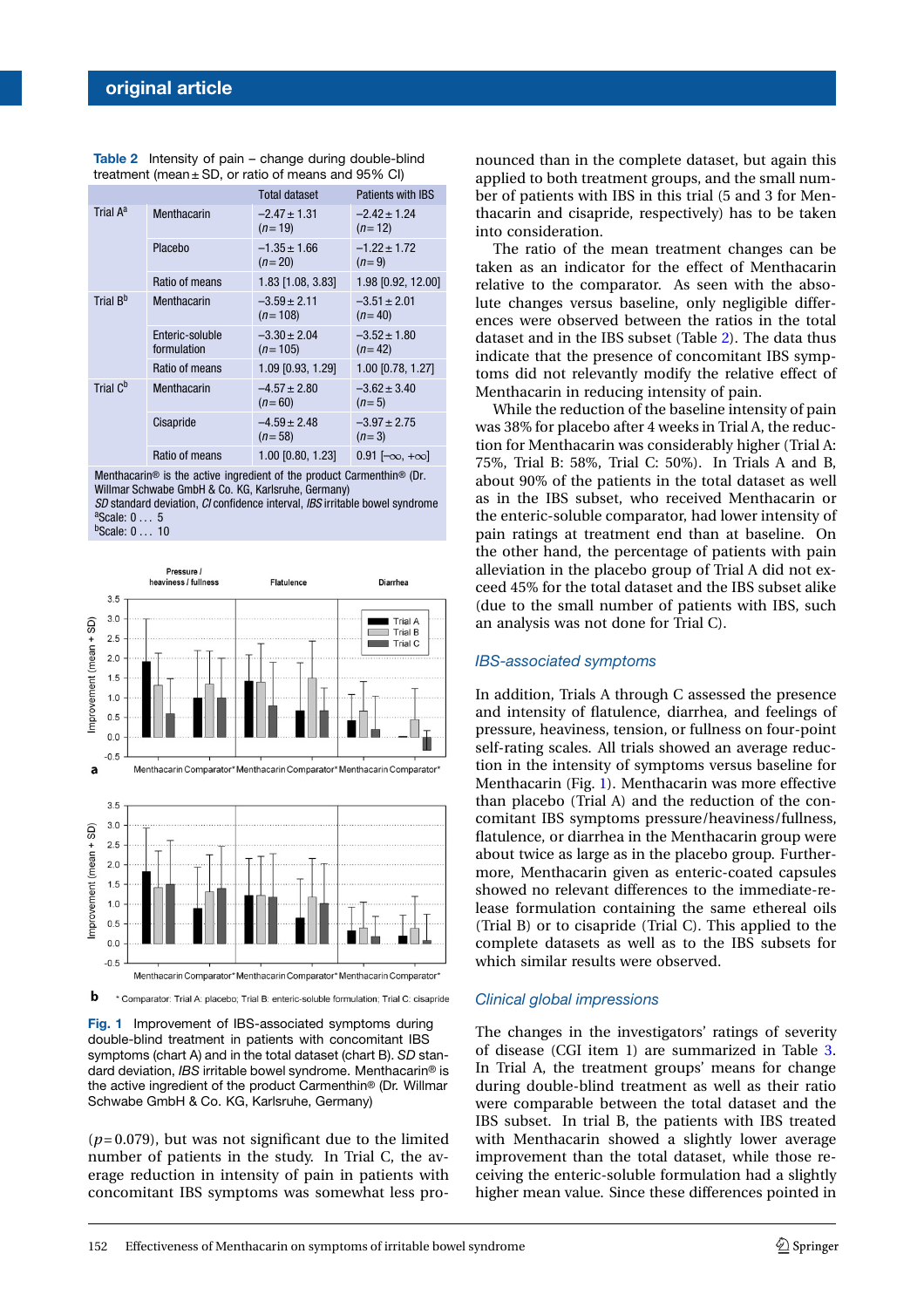**original article**

**Table 3** Severity of disease (CGI item 1)—change during double-blind treatment (mean  $\pm$  SD, or ratio of means and 95% CI)

<span id="page-4-0"></span>

|                                                                                 |                                | <b>Total dataset</b>          | <b>Patients with IBS</b>     |  |  |
|---------------------------------------------------------------------------------|--------------------------------|-------------------------------|------------------------------|--|--|
| <b>Trial A</b>                                                                  | Menthacarin                    | $-1.79 \pm 1.27$<br>$(n=19)$  | $-1.67 \pm 1.23$<br>$(n=12)$ |  |  |
|                                                                                 | Placebo                        | $-1.10 \pm 1.33$<br>$(n=20)$  | $-1.11 \pm 1.45$<br>$(n=9)$  |  |  |
|                                                                                 | Ratio of means                 | 1.63 [0.90, 3.68]             | 1.50 [0.61, 9.26]            |  |  |
| <b>Trial B</b>                                                                  | Menthacarin                    | $-1.50 \pm 1.25$<br>$(n=108)$ | $-1.35 \pm 1.27$<br>$(n=40)$ |  |  |
|                                                                                 | Enteric-soluble<br>formulation | $-1.40 \pm 1.11$<br>$(n=104)$ | $-1.71 \pm 1.22$<br>$(n=42)$ |  |  |
|                                                                                 | Ratio of means                 | 1.07 [0.86, 1.34]             | $0.79$ [0.53, 1.13]          |  |  |
| Trial C                                                                         | Menthacarin                    | $-2.10 \pm 1.35$<br>$(n=60)$  | $-0.80 \pm 0.84$<br>$(n=5)$  |  |  |
|                                                                                 | Cisapride                      | $-1.88 \pm 1.40$<br>$(n=58)$  | $-1.33 \pm 1.53$<br>$(n=3)$  |  |  |
|                                                                                 | Ratio of means                 | 1.12 [0.87, 1.45]             | $0.60$ $[-\infty, +\infty]$  |  |  |
| Mantheographic in the potter increation of the nucleot Coursemble $\otimes$ (Du |                                |                               |                              |  |  |

Menthacarin® is the active ingredient of the product Carmenthin® (Dr. Willmar Schwabe GmbH & Co. KG, Karlsruhe, Germany) *CGI* clinical global impressions scale, *SD* standard deviation, *CI* confidence interval, *IBS* irritable bowel syndrome

opposite directions, the resulting ratio of the means also showed a deviation from the ratio obtained for the total dataset. In Trial C, the patients with concomitant IBS symptoms showed smaller improvements in severity of disease than the total dataset. Again, the small number of patients in this trial has to be taken into account.

The results for CGI items 2 (global condition change) and 3 (therapeutic effect rating) are mainly consistent with the data presented in Table [3.](#page-4-0) One minor deviation was found for item 3 in Trial C, where the therapeutic effect in the IBS subset was slightly better for Menthacarin than for cisapride (mean ± SD:  $2.20 \pm 1.10$  vs.  $2.33 \pm 1.15$ ; smaller numbers indicate more favorable ratings).

# *Safety*

A subset safety analysis was not performed. In patients treated with Menthacarin, the only adverse events in the five identified double-blind RCTs that were assessed to be potentially attributable to the investigational drug were isolated cases of eructation and nausea. In Trial B these effects were more common with the enteric-soluble formulation of the two essential oils than with Menthacarin, which was given as enteric-coated capsules. In none of the five trials did serious adverse events occur.

# **Discussion**

This subgroup analysis of randomized controlled trials indicates that Menthacarin is capable to reduce concomitant IBS symptoms of FD patients. Since the IBS subgroup improved to an extent comparable to

the ITT analysis dataset with its large percentage of patients suffering from FD alone, we conclude that the symptoms associated with IBS were reduced together with the improvement of FD. Considering the large degree of symptom overlap, this result is not unexpected.

With regard to the primary outcome measure for treatment efficacy, the reduction of disease-related pain, the subgroup analysis of the data reported by May and colleagues [\[17\]](#page-6-1) shows that the pain reduction under Menthacarin in the IBS subset was about twice as large as in the placebo group. A similar improvement was shown for the IBS-associated symptoms flatulence, diarrhea, and feelings of pressure, heaviness, or fullness in the Menthacarin group compared to the placebo group. In the data reported by Freise and Köhler [\[13\]](#page-6-2) and by Madisch and colleagues [\[15\]](#page-6-3), the differences in changes of intensity of pain between Menthacarin on the one hand and the enteric-soluble formulation of the fixed peppermint oil/caraway oil combination and cisapride on the other hand were negligible in patients with IBS as in the complete ITT analysis dataset. Furthermore, for the IBS subgroups, the improvement in intensity of pain was comparable for those treated with Menthacarin in all three trials. At the same time, this improvement was similar to the improvement of the patients with FD treated by Menthacarin. The trials thus are a hint that patients with IBS may benefit from treatment with Menthacarin to the same extent as patients with FD.

Medications based on herbal substances have been used in many countries for the treatment of patients with functional gastrointestinal diseases. Caraway oil exerts cholagogic and choleretic effects [\[20\]](#page-6-9), and in-hibits the smooth muscle contraction [\[21\]](#page-6-10). Peppermint oil as well as one of its major constituents, menthol, possess calcium antagonistic properties comparable to those of potent calcium channel blockers like verapamil, nifedipine, and diltiazem [\[22\]](#page-6-11), by virtue of reducing calcium influx [\[23](#page-6-12)[–25\]](#page-6-13). In addition, peppermint oil influences the transport activity of the enterocytes in the intestinal lumen by inhibiting their glucose uptake [\[26\]](#page-6-14). These findings explain the relaxant effect of the drug on gastrointestinal smooth muscles, which was found in both animal and human colon [\[25,](#page-6-13) [27\]](#page-6-15), and which may contribute to its beneficial effects in IBS. Recently, several reviews and meta-analyses have been published that support the efficacy of peppermint oil in the symptomatic treatment of IBS [\[28](#page-6-16)[–32\]](#page-6-17). Compared to placebo, the largest beneficial effects of the herbal drug were observed for abdominal pain and distension, global improvement, and quality of life. These findings explain the relaxant effect of the drug on gastrointestinal smooth muscle, which was found in both animal and human colon tissue [\[25,](#page-6-13) [33\]](#page-6-18) and which may underlie the beneficial effects of peppermint oil in IBS, notably the reduction of abdominal pain and distension, that have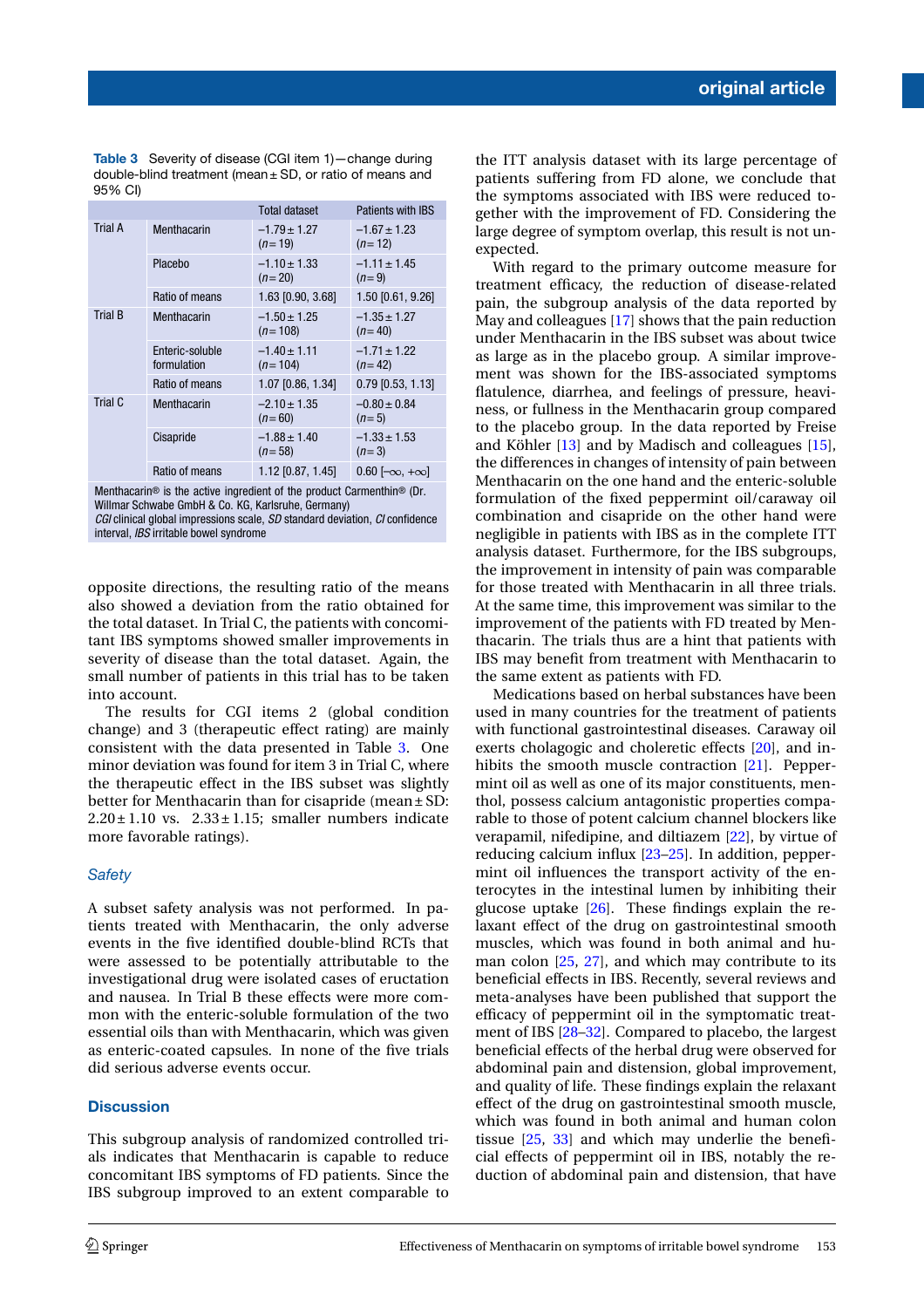been confirmed by several reviews and meta-analyses [\[28–](#page-6-16)[32\]](#page-6-17).

In functional gastrointestinal disorders, peppermint oil and caraway oil can therefore be expected to show a synergistic effect. Indeed, Micklefield and colleagues [\[34\]](#page-6-19) have demonstrated in healthy volunteers that Menthacarin causes smooth muscle relaxation in the gastroduodenal tract by decreasing the number and amplitude of contractions in the migrating motor complex.

In our analysis, the fact that the observer ratings of severity of illness in Trial C were on average less favorable in the IBS subset than in the complete ITT analysis dataset was not reflected in the patients' selfassessment of the severity of FD-related symptoms, and may thus indicate a certain bias introduced by the small sample size of the IBS subset in this particular trial.

The efficacy of Menthacarin in functional dyspepsia (FD) was investigated in five double-blind, randomized clinical trials: four trials demonstrated that the herbal combination is more effective than placebo or as effective as the prokinetic agent cisapride in reducing FD-associated pain and other cardinal symptoms of the disease [\[14](#page-6-20)[–17\]](#page-6-1); in another trial, enteric-coated capsules of Menthacarin were equivalent in efficacy to an immediate-release formulation of the same essential oils while showing a better tolerability [\[13\]](#page-6-2).

The investigators' diagnosis of IBS in about 30% of the patients included into Trials A through C is consistent with the observations of Talley [\[11\]](#page-6-5), who noticed that one third of the patients with FD also suffer from IBS. Considering this large subgroup within FD patients, it is particularly important that the beneficial effect of Menthacarin demonstrated in the primary publications [\[13](#page-6-2)[–17\]](#page-6-1) applied to the "typical" IBS-associated symptoms as well.

Recent meta-analyses have shown that average placebo response rates around 40% and rates of up to 70% in individual trials have to be expected in IBS [\[35,](#page-6-21) [36\]](#page-6-22). With roughly 45% of the patients improved in the placebo group of May et al. [\[17\]](#page-6-1) as well as in the IBS subgroup from the same trial, our findings are consistent with the published literature on therapeutic clinical trials in IBS. The data also indicate that the percentage of patients in whom FD can be expected to improve without specific, pharmacologically active treatment does not differ between patients with or without accompanying IBS. Furthermore, these findings underline the importance of a successful physician–patient relationship that is of particular relevance in diseases that may have a strong psychological or psychophysiological component.

The subgroup analysis did not indicate any treatment-emergent risks that were specific to patients with IBS. The findings of Freise and Köhler [\[13\]](#page-6-2) that the enteric-coated formulation leads to fewer side effects is consistent with published literature according to which adverse reactions like heartburn and eructation occur less frequently when the ethereal oil is not released in the stomach but in the bowel [\[37,](#page-6-23) [38\]](#page-6-24). Since the enteric-coated and the enteric-soluble formulations were comparably effective, the entericcoated formulation may be preferable.

In conclusion, our subgroup analysis indicates that Menthacarin may offer promising perspectives for the treatment of IBS. These encouraging results merit validation in studies specifically investigating the efficacy and tolerability of Menthacarin in IBS.

**Acknowledgements** Medical writing services were provided by Dr. Andreas Völp, Psy Consult Scientific Services, Frankfurt, Germany. The reported studies as well as medical writing services were funded by Dr Willmar Schwabe GmbH & Co. KG, Karlsruhe, Germany. The statistical methods of this study were reviewed by Dr. Heiko Mueller, Biometrician, Dr. Willmar Schwabe GmbH & Co. KG, Karlsruhe, Germany.

#### **Compliance with ethical guidelines**

**Conflict of interest** A. Madisch, S. Miehlke, and J. Labenz were reimbursed for their time spent on this work by Dr. Willmar Schwabe GmbH & Co. KG. B. Stracke and S. Köhler are employees of Dr. Willmar Schwabe GmbH & Co. KG.

**Ethical standards** All study protocols of the studies described were approved by the appropriate ethics committees. All patients gave their written informed consent prior to their inclusion in the respective study.

**Open Access** This article is distributed under the terms of the Creative Commons Attribution 4.0 International License [\(http://creativecommons.org/licenses/by/4.0/\)](http://creativecommons.org/licenses/by/4.0/), which permits unrestricted use, distribution, and reproduction in any medium, provided you give appropriate credit to the original author(s) and the source, provide a link to the Creative Commons license, and indicate if changes were made.

## **References**

- <span id="page-5-1"></span><span id="page-5-0"></span>1. Choung RS, Locke GR 3rd. Epidemiology of IBS. GastroenterolClinNorthAm. 2011;40:1–10.
- 2. Hungin AP, Chang L, Locke GR, et al. Irritable bowel syndrome in the United States: prevalence, symptom patterns andimpact. AlimentPharmacolTher. 2005;21:1365–75.
- <span id="page-5-3"></span><span id="page-5-2"></span>3. PayneS. Sex, gender, andirritablebowel syndrome: making theconnections. GendMed. 2004;1:18–28.
- 4. Bijkerk CJ, de Wit NJ, Stalman WA, et al. Irritable bowel syndrome in primary care: the patients' and doctors' views on symptoms, etiology and management. Can J Gastroenterol. 2003;17:363–8. quiz 405–6.
- <span id="page-5-5"></span><span id="page-5-4"></span>5. Longstreth GF, Thompson WG, Chey WD, et al. Functional boweldisorders. Gastroenterology. 2006;130:1480–91.
- 6. Andresen V, Keller J, Pehl C, et al. Irritable bowel syndrome—the main recommendations. Dtsch Arztebl Int. 2011;108:751–60.
- <span id="page-5-6"></span>7. Nellesen D, Yee K, Chawla A, et al. A systematic review of the economic and humanistic burden of illness in irritable bowel syndrome and chronic constipation. J Manag Care Pharm. 2013;19:755–64.
- <span id="page-5-7"></span>8. Camilleri M, Katzka DA. Irritable bowel syndrome: methods, mechanisms, and pathophysiology. Genetic epidemiology and pharmacogenetics in irritable bowel syndrome. AmJPhysiolGastrointestLiverPhysiol. 2012;302:G1075–84.